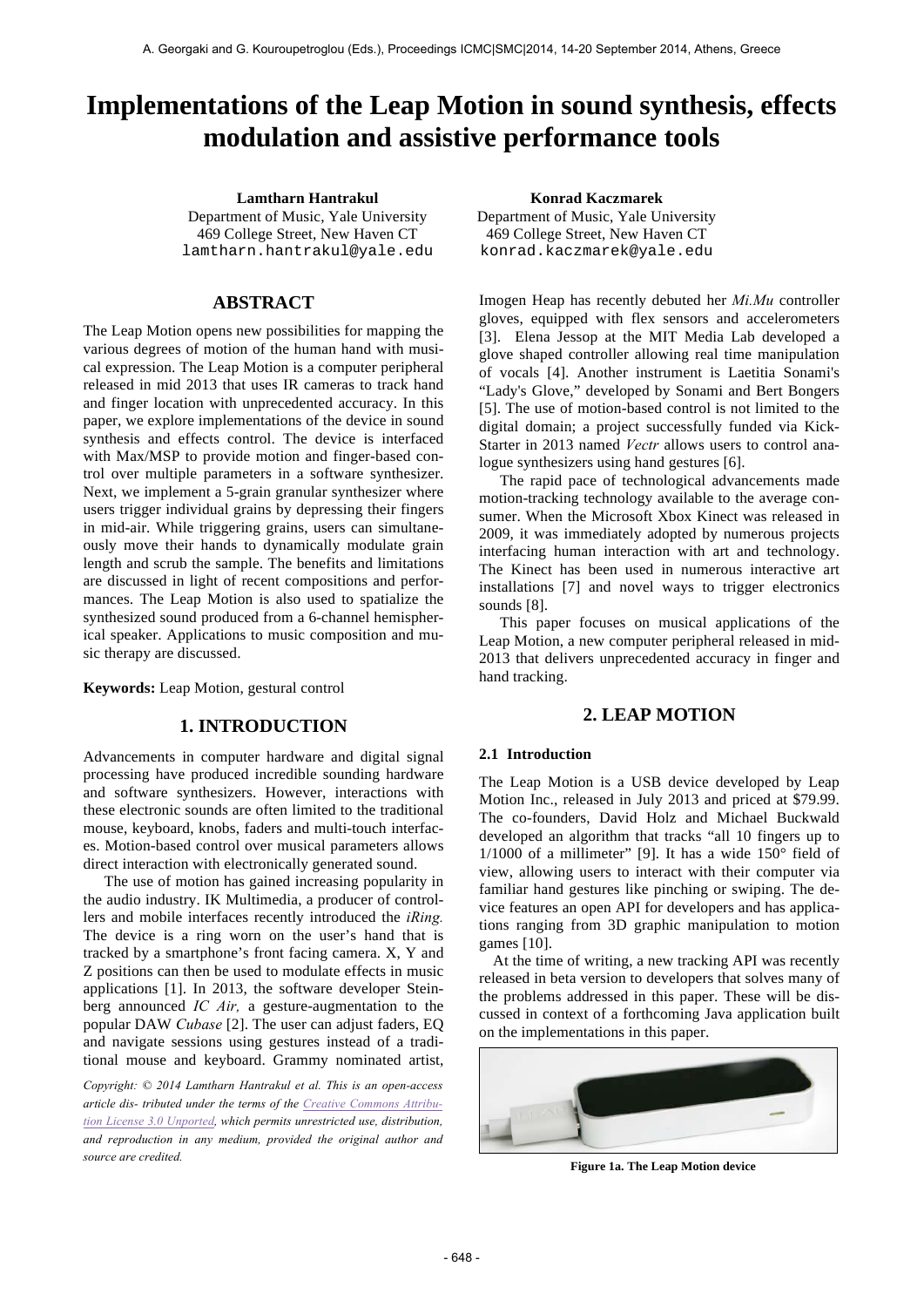### **2.2 Existing technologies**

There are numerous ways to interface human motion with music software. For example, *SimpleKinect* is an application developed by Jon Bellona that translates limb position into OSC messages [11]. Source Audio's *Hot Hand USB* controller is detected as a generic MIDI device and maps hand tilt to MIDI messages [12]. However, accurate finger tracking has only been possible using systems of gloves and flex sensors [3,4,5].

The Leap Motion provides a *non-invasive* method of independently tracking both hand and finger data. Prior to this device, no commercial sensor could offer this level of accuracy. Recently, Microsoft has released the Xbox One Kinect that boasts a new "time of flight" motion tracking system, a 1080p camera and even finger tracking [13]. Although the device holds great promise, there is currently no way to interface the device beyond the Xbox console at the time of writing.

### **2.3 Leap Motion in Music**

To our knowledge, the most popular commercial application designed to interface the Leap Motion with music software is Geco created by Geert Bevin [14]. The user is able to map hand movement into MIDI messages through an intuitive interface. However, the application has been used primarily to control parameters such as effects dry/wet mix or volume. There is no option to select and trigger notes using hand or finger motion. Moreover, the application is limited to either "open hand" or "closed hand" and provides no option to map individual finger data to musical parameters (Figure 2).



#### **Figure 2. Part of the** *GECO*

This paper explores ways of controlling pitch in addition to modulation in a performance setting. The paper also investigates implementations that incorporate additional degrees of freedom offered by finger tracking.

### **3. TECHNICAL IMPLEMENTATION**

### **3.1 Leap Motion and Max/MSP**

The Leap Motion is interfaced with Max/MSP using the Max object aka.leapmotion created by Masayuki Akamatsu [15]. The object sends coordinates, velocities and accelerations of each hand and finger into Max environment. However, despite the object's wealth of data, it does not distinguish between left and right hands nor does it distinguish which finger is the thumb, index finger etc. Moreover, the object offers no easy method to pick out a particular value - say the position of the left hand's index finger – while preserving other data. This made

mapping to parameters in Max and other music software very difficult.

A max patch was developed to sort this stream of data. Briefly, we poll the object every 10ms and use the messages frame\_start and frame\_end to trigger comparisons between x positions. The hand ID with smaller x position is assigned the left hand. This method is expanded to assign finger ID's. The x coordinates of each finger are ordered and assigned "thumb, index etc." depending on the hand. For example, the finger with the smallest x position is assigned the pinky on the left hand and thumb on the right hand. We also assume "one finger" means the user is pointing with their index finger while "two fingers" implies index and middle finger and so on.

| print                                                                | frame start                                                                                                                      |
|----------------------------------------------------------------------|----------------------------------------------------------------------------------------------------------------------------------|
| print<br>print<br>print<br>print<br>print<br>print<br>print<br>print | frame 3960 1232186031 1                                                                                                          |
|                                                                      | hand 72 3980 5                                                                                                                   |
|                                                                      | finger 20 72 3980 46.283085 216.64296 -67.008118 0.06476 -0.161373 -0.984766 -8.412569 4.503524 1.134614 16.383497 63.352505 0   |
|                                                                      | finger 3 72 3980 70.767067 207 224991 -58.842094 0.135739 -0.128991 -0.982312 -7.210351 9.446795 0.648256 16.018118 56.761002 0  |
|                                                                      | finger 95 72 3980 14.70568 215.796616 -56.715118 -0.046193 -0.216337 -0.975225 -7.554035 9.690591 2.671884 16.797703 56.697449 0 |
|                                                                      | finger 28 72 3980 97.857475 192.830063 -28.188778 0.53603 -0.012479 -0.844107 -8.535962 3.435469 1.39894 15.501118 46.252182 0   |
|                                                                      | finger 81 72 3980 -28.420778 202.594711 -6.408555 -0.361807 0.122849 -0.924123 -7.63601 9.162973 -0.331441 19.706701 43.09037 0  |
|                                                                      | palm 72 3980 31 797726 195 972595 25 40123 0.118177 0.407275 -0.905628 -6.038777 5.747324 1.92123 -0.16734 -0.890807 -0.422446   |
|                                                                      | ball 72 3980 25 344694 141,70108 -24 097643 84 930481                                                                            |
|                                                                      | frame end                                                                                                                        |

**Figure 3. Data stream from aka.leapmotion object**

Once processed, hand and finger ID's are used to extract the desired data (Figure 3). We found the Leap Motion becomes increasingly jittery at the extremes of its field of vision. We limited mappings to "stable" areas of vision nearer the origin. The Max patch built on the aka.leaptmotion object is used throughout this paper and is available for download [16].

# **4. MODULATION OF EFFECTS**

#### **4.1 Leap Motion and Ableton Live**

The Max patch in section 3.1 sends MIDI messages to Ableton Live. In this implementation [16] a synthesizer patch was created using Native Instrument's Massive Synthesizer (NI Massive) in the style of a "Dubstep Wobble" frequently heard in electronic music.

Vertical hand distance controls the LFO rate modulating the cutoff of a low-pass filter. Horizontal motion controls a selection of notes defined by the user while forwards motion changes wavetable position. Using this setup, the user can control both note selection and LFO rate using just one hand. The interaction with the electronic synthesizer becomes more direct than conventional knobs, sliders or even multi-touch interfaces.

A touchscreen for example, presents physiological limitations as users can only stretch their index finger a certain distance away from their middle finger. In addition to sonic feedback, an Arduino microcontroller and RGB LED strip were used to provide the user visual feedback.



**Figure 4a. Motion-based synth**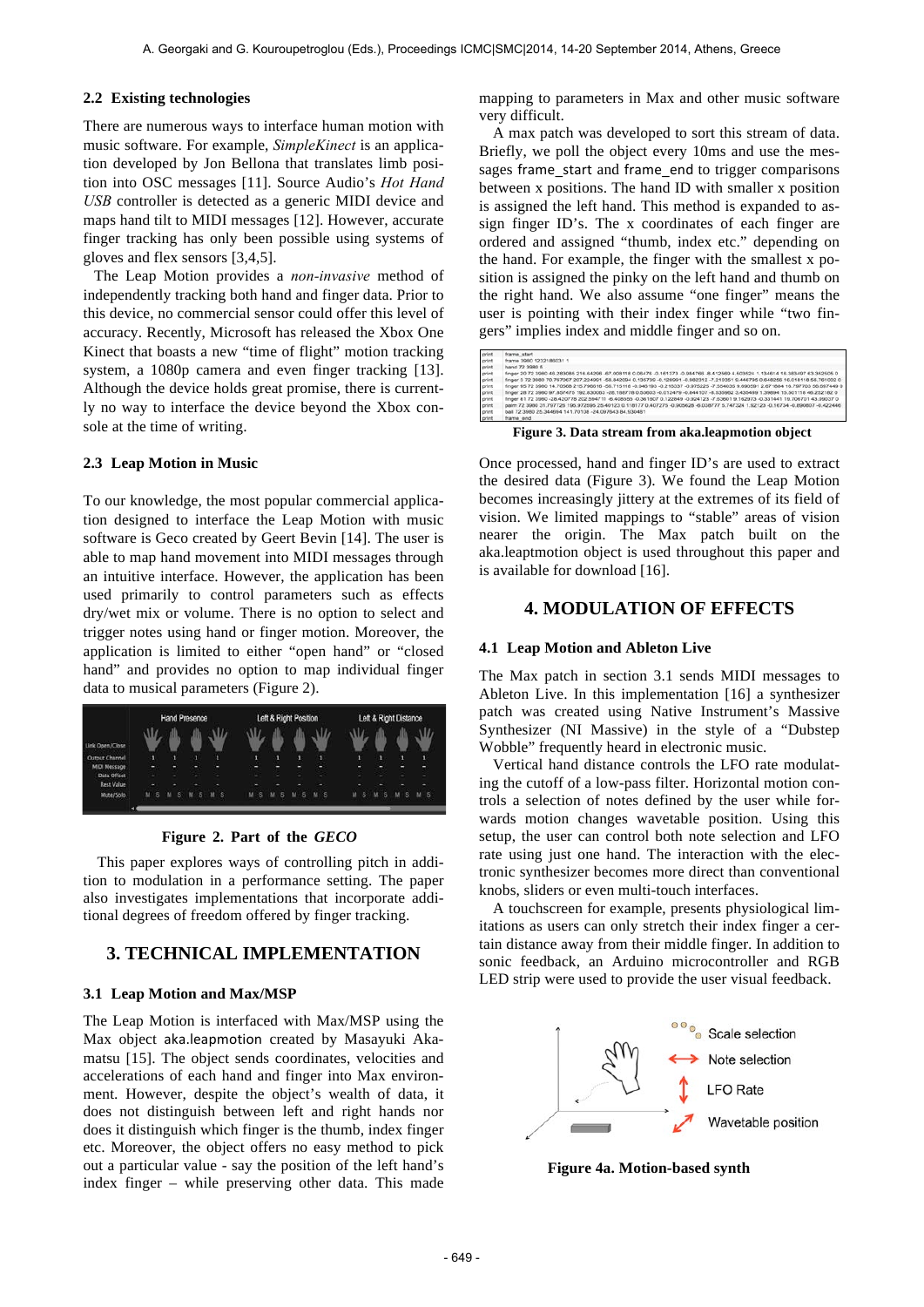The number of fingers selects the type of scale, octave or patch. We experimented with various ways to allow the user to tap a note with a finger much like an air-piano. In its current form, the Leap Motion's ability to track and retain finger ID's is not yet robust. When a user depresses a finger, the corresponding finger simply "disappears" from the data stream. This lead to mismatches between the ID's of remaining fingers, thus making accurate note selection using fingers very difficult.

The new API released in beta to developers in late May 2014 features Skeletal Tracking, in which the Leap Motion keeps a true model of hand and fingers. Bent fingers are now continuously tracked and made accessible through the API [10].

Although the concept of using motion to control synthesizer parameters has previously been explored, the Leap Motion allows an accurate and non-invasive approach. It does not require the user to wear any kind of device that may hinder performance. This implementation may also have applications in music education. We found that classically trained musicians unfamiliar with electronic music or even non-musicians were able to play the synthesizer and "wobble" it in time with a beat within a few minutes.

# **4.2** *[A]<sup>2</sup>* **performance**

 $[A]^2$ , pronounced "A Squared", is a project that was premiered in December 2013. It explores the concept of "augmented acapella". The vocals from a 5-person acapella ensemble is processed in real time using Ableton Live to produce kick drums, snares, high hats, synthesizer sounds rivaling the finished sound of a recording.

The Leap Motion was used to modulate the effects of a live remix using sampled recordings of a preceding performance. Effects such as reverb, bit-crusher, low-pass and delays were placed at different vertices of an imaginary 3-dimensional cube above the Leap Motion (Figure 4c) [16]. The user can dynamically mix multiple effects by moving one hand while the other hand is free to trigger samples. The set up enabled particularly expressive modulation of effects.

There were times when the Leap Motion was confused by small interferences. For example, a shirtsleeve was enough to make the device jitter between the real hand and an imaginary hand located at the sleeve. Despite these limitations, the author has since adopted this effects cube over conventional interfaces. Controlling multiple effects in 3-dimensions is more intuitive than using multiple XY pads on a flat surface.





**Figure 4b. [A]<sup>2</sup> performance**

In its current form, the implementation only supports switching between different presets by changing the number of fingers. We hope to incorporate the new API's finger tracking capabilities to add percussive modulations to the sound when a finger is depressed. *(note that the chopsticks are only used for comical effect)*

Moreover, the implementation can be combined with tools like the Wekinator [17] to provide non-linear morphing between states of effects. Finger control can then be to alter interpolations between states on-the-fly.

# **5. MODULATION OF SYNTHESIZED SOUND**

#### **5.1 Leap Motion and Granular Synthesis**

Granular synthesis is a type of sound synthesis where short fragments of a sample are extracted and then sequenced together to create new textures. These fragments are called "grains", which are often triggered by a periodic signal or random number generator.

A 5-grain granular synthesizer was built in Max/MSP [16]. Unlike conventional granular synthesizers, the user is able to trigger individual grains using finger motion. When a user "depresses" a finger – much like playing piano in the air – the corresponding grain is triggered. At the same time, the right hand's horizontal motion scrubs through the sample while vertical motion controls the grain length. This information is displayed in a GUI (Figure 5a). The red line indicates the play head's current position while the different colored lines represent the play head of each triggered grain. The user can control all these parameters simultaneously using one hand.

To address the shortcomings of finger interaction in 4.1



**Figure 4c. [A]<sup>2</sup> effects space Figure 5a. Motion Granular Synthesizer**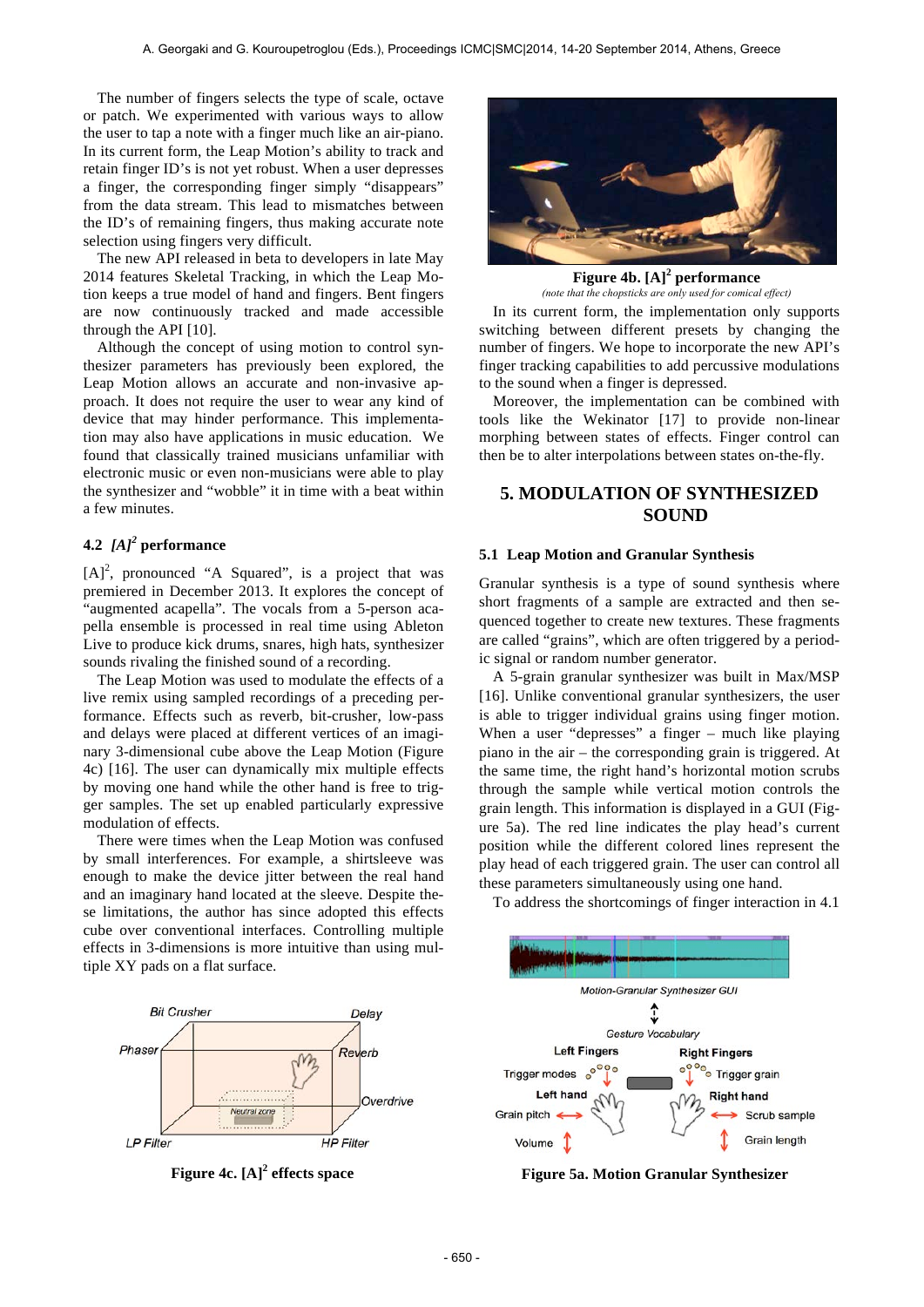and 4.2, we attempt to detect finger depressions using vertical Y velocity. These were found to be more reliable then absolute Y position. When this velocity crosses a user-defined threshold value, a message is sent to trigger the grains. Because each grain performs the same function - as opposed to being distinct notes – small confusions in finger ID were less problematic. We incorporate differentiation between voluntary finger movement and involuntary finger movement due to overall hand movement.

The sound produced from this motion-augmented granular synthesizer was found to be pleasantly organic. For example, when the user triggers grains at regular intervals, human imperfections in timing lead to subtle variations in the trigger rate. This produced a more organic texture than one generated by a periodic signal. Moreover, the user is able to musically playback the sample like an instrument, as will be discussed shortly in 5.3.

This implementation also opens the door for novel ways to "augment" traditional methods of sound synthesis with motion-based control. For example, Physical Modeling synthesizers could use a 3D matrix to mix between sounds with non-linear morphing.

### **5.2 Leap Motion and Hemispherical Speakers**

Hemispherical speakers have been developed and used by P. Cook and S. Smallwood et al [18] for acoustical and musical reasons. Firstly, the hemispherical speaker better mimics the way acoustic instruments propagate sound in all directions. Since the speakers have 6 independent channels, high and low frequencies can be scattered in specific directions. Moreover, the combination of electronics and chamber instruments often results in acoustic instruments being overpowered by PA systems. Cook et al have noted that the hemispherical speakers allow electronically generated sound to have spatial presence akin to an acoustic instrument.

The author was primarily concerned with using motion to dynamically alter spatialization and dispersion of sound from hemispherical speaker. In this implementation, a 6-channel hemispherical speaker was constructed by combining designs documented by the *Stanford Laptop Orchestra (Slork)* [19]. A salad bowl is drilled and fitted with speakers connected to 6 individual amplifiers and a multi-channel audio interface (Figure 5b).



**Figure 5b. 6-channel hemispherical speaker**

A Max patch maps hand position to a GUI consisting of nodes (Figure 5c). Moving towards a node adjusts the volume of each speaker accordingly while vertical motion controls overall volume, allowing the user to dynamically spatialize sound with one hand.



**Figure 5c. Hemi interaction schematic**

Since these parameters can be controlled with one hand, the implementation was integrated with the motionaugmented granular synthesizer described in section 5.1. The user's left hand controls sound localization while the right hand controls the granular synthesizer. This combination takes full advantage of the multiple degrees of freedom offered by the Leap Motion.

#### **5.3 In Circles composition and performance**

In Circles is a composition by the author for cello, Leap Motion and Hemispherical Speaker, premiered at the Yale University Art Gallery. The performance was staged in the Classical Sculpture wing and explored theme of Time, Color, Memory, Fading, and Texture. The recording is available online and is referenced in this discussion [16].



**Figure 5d. In Circles performance**

The composition In Circles explores the theme of time and memory by recording a live cello solo during the performance and using this material as the basis for processed sound. However, instead of conventional granular synthesis, the author employed the motion granular synthesizer in section 5.1. This allows the author to scrub to specific points in the live recording and musically trigger transients as though playing a "second cello". This represents a duet between the cello's melody and the "memory" of the melody played in the past. In the same way our current experiences can affect our interpretations of memories and vice versa, the author can trigger the granular synthesizer in real time and musically respond to the live performer. The left hand controls overall volume.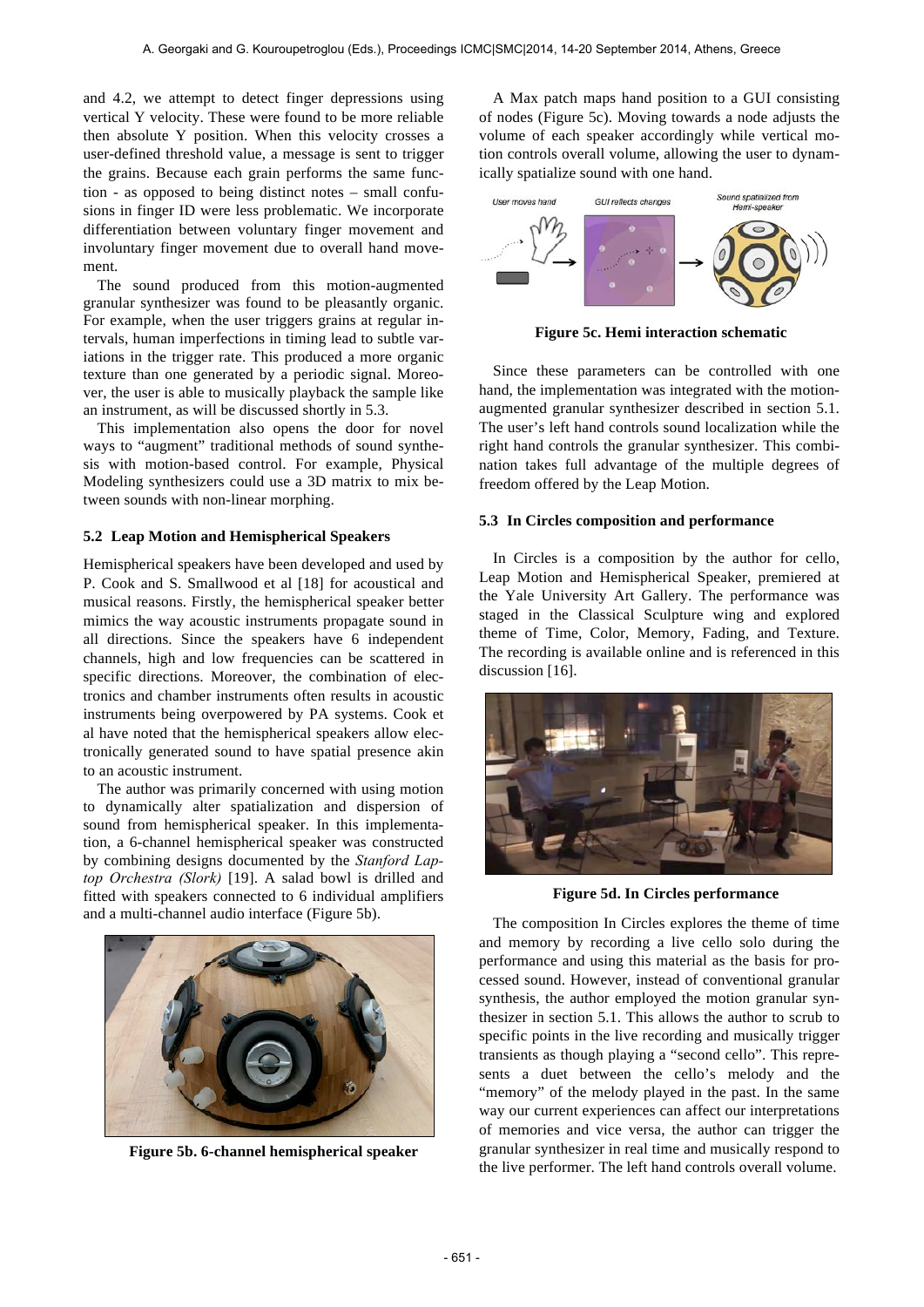The author developed motions that worked in tandem with material recorded live. For example, depressing one hand's fingers consecutively in one sequence while traversing the sample causes transients from different time periods to be triggered. The author found this was particularly effective with musical passages with multiple notes since these produced polyphonic textures not possible on cello (7:08).

The author was able to play and sustain "long notes" by continually depressing fingers over one point in the sample, thereby extending the original note to a new length. The opening of the piece intentionally consists of long notes so the author is able to easily "loop" a portion of the recording using continual depressions (7:42). This was particularly effective when the instrument and granular texture harmonize in thirds (9:45). Audience members were particularly surprised and impressed by the control and expressivity achieved through the device.

During performance however, it became clear that the system in its current iteration has a bug concerning horizontal hand movement and thumb movement. The author found that the thumb's play head would erratically be triggered when the corresponding hand is moved across the origin. This will hopefully be solved with the new tracking API.

Nonetheless, the performance opens new possibilities for using motion-based granular synthesis not only for sound design, but also in a live performance setting. The author was able to play the sampled material expressively like a second instrument.

Future versions will feature a projection of the recorded waveform and play-heads (Figure 5a) so the audience sees this interface during performance. When features such as non-linear interpolations between states of effects and more robust finger tracking are implemented, additional visuals and animations will be projected onto a surface to bridge the gap between the audience's perception of the system and how the performer is actually controlling the sound.

# **6. INSTRUMENTS SANS FRONTIÈRES**

### **6.1 Vision**

An extension of the Leap Motion is usage in a project the author is developing called Instruments Sans Frontières (ISF). The project aims to empower handicapped and disabled patients with musical expression using motion tracking technology and wearable sensors. As previously discussed, many of these technologies exist, but have yet to be applied to people and musicians with disa**bilities** 

Instruments Sans Frontières' first aim to is to contribute to the field of Active Music Therapy in patient recovery and physical rehabilitation. P. Oliveros have developed a musical improvisation interface using webcam tracking for people with severe physical disabilities [20]. The paper noted positive effects such as "increased attention…independence and motivation" in patients using the interface. Secondly, Instruments Sans Frontières aims to create a novel medium for musical expression that enables handicapped patients to perform and improvise with the musicianship of an acoustic instrument.

#### **6.2 Preliminary implementation**

Playing an acoustic instrument is practically impossible if the patient does not have motor control over their fingers. However, if the patient is still able to move their elbows, a flex sensor could be used to leverage this range of motion by controlling a parameter such as volume in a software instrument. The Leap Motion will be especially useful for patients who have some control over hand and arm movement. For example, a patient who suffers from cerebral palsy may be shaking constantly but can still control the position of their arms. The Leap Motion's field of detection can be divided into zones. When the patient moves their hand over a zone, a corresponding sound is triggered. This implementation was experimented with a patient through the Yale School of Public Health.

Preliminary testing showed the patient was able to control when the notes in these "zones" were to be triggered. However, the patient voiced an important shortcoming the author overlooked. The patient's remark was "…I don't get how waving my hands in thin air actually makes a sound." Unlike, acoustic instruments, where the sound-producing gesture (plucking a string) is linked with the sound-producing mechanism (the plucked string vibrates), the use of motion tracking produces a discontinuity between these two elements. For first-time users and non-musicians like the aforementioned patient, this can be extremely confusing.

A degree of "tactile" contact with a surface will be incorporated in the future. Perhaps a resonating body could be placed in the patient's hand [21]. The resonating body will vibrate in response to different hand motions over the Leap Motion and also produce the synthesized sound via transducers mounted on the surface.

We also realized that the majority of patients were unable to read musical notation. We implemented an interface similar to the game Dance Dance Revolution [22] where arrows indicate which zone to trigger. We quickly discovered that porting this interface to the Leap Motion left the user very confused. Users were forced to keep track of hand's locations while focusing on the incoming arrows. There was a clear disconnect between the of arrows, virtual zones in the software and the physical space through which the patient interacts.



**Figure 5e. Zone and arrow interface**